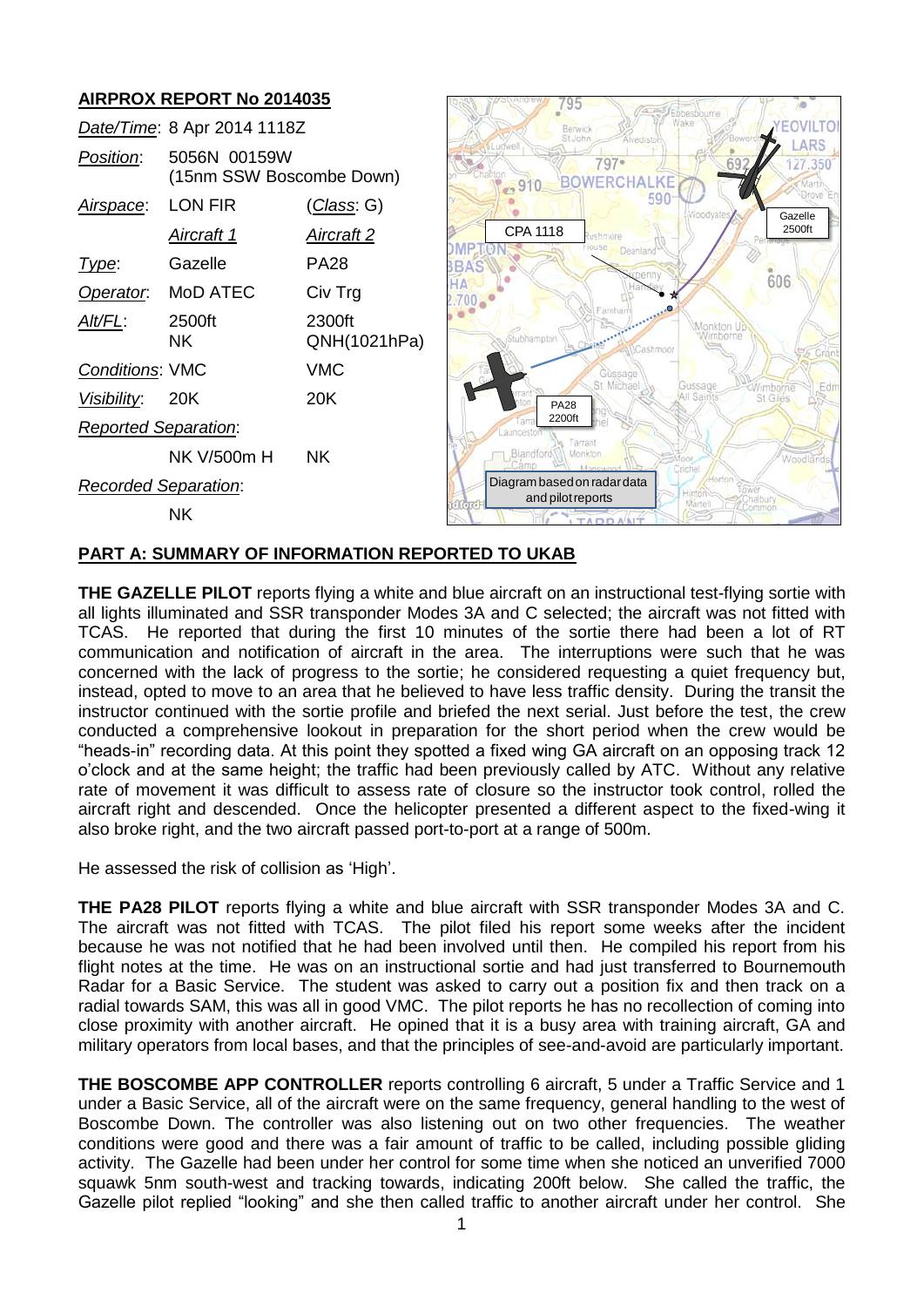then updated the Gazelle on the conflicting traffic, which was still indicating 200ft below, again the pilot replied "looking" and continued on track. To re-emphasis the traffic she decided to use the clock- code and called the traffic again this time, '12 o'clock, 1nm, opposite direction descending'. This time the pilot called visual and the controller went back to her other aircraft to call traffic information. A short time later the Gazelle pilot asked whether she had the callsign of the conflicting traffic, the controller replied that it was unknown traffic; the pilot informed her that he would be filing an Airprox.

She perceived the severity of the incident as 'Low'.

**THE BOSCOMBE SUPERVISOR** reports that the unit workload was high to medium and he was present in the Approach Control Room at the time of the incident. It was busy within the "Boscombe triangle" and he observed the App controller giving and updating traffic information to the Gazelle. He reported that although the Gazelle had called visual with the conflicting aircraft, the controller continued to provide information on it as it remained in confliction.

### **Factual Background**

The weather at Boscombe Down and Bournemouth was reported as:

METAR EGDM 081050Z 27015KT 9999 SCT025 09/04 Q1019 BLU NOSIG METAR EGHH 081150Z 30012KT 9999 VCSH SCT049 11/06 Q1021

### **Analysis and Investigation**

### **ATSI**

As there was a significant delay in tracing the pilot of PA28, who may have been receiving no more than a Basic Service, there was no chance of the controller concerned recalling any useful information; the Bournemouth RT recordings had not been impounded within the required timescale and so would have been erased.

### **Military ATM**

The Gazelle pilot was receiving a Traffic Service from Boscombe APP. At 1117:34, as per Figure 1, the controlled transmitted, "[Gazelle callsign] *further traffic south west five miles tracking north east, 200 feet below*."



Figure 1: Traffic Information at 1117:34. Gazelle Squawking 2602

The update was provided at 1118:15, as per Figure 2, "[Gazelle callsign] *previously reported traffic south west two miles tracking north east, 200 feet below*." The Gazelle reported that he was looking for the traffic.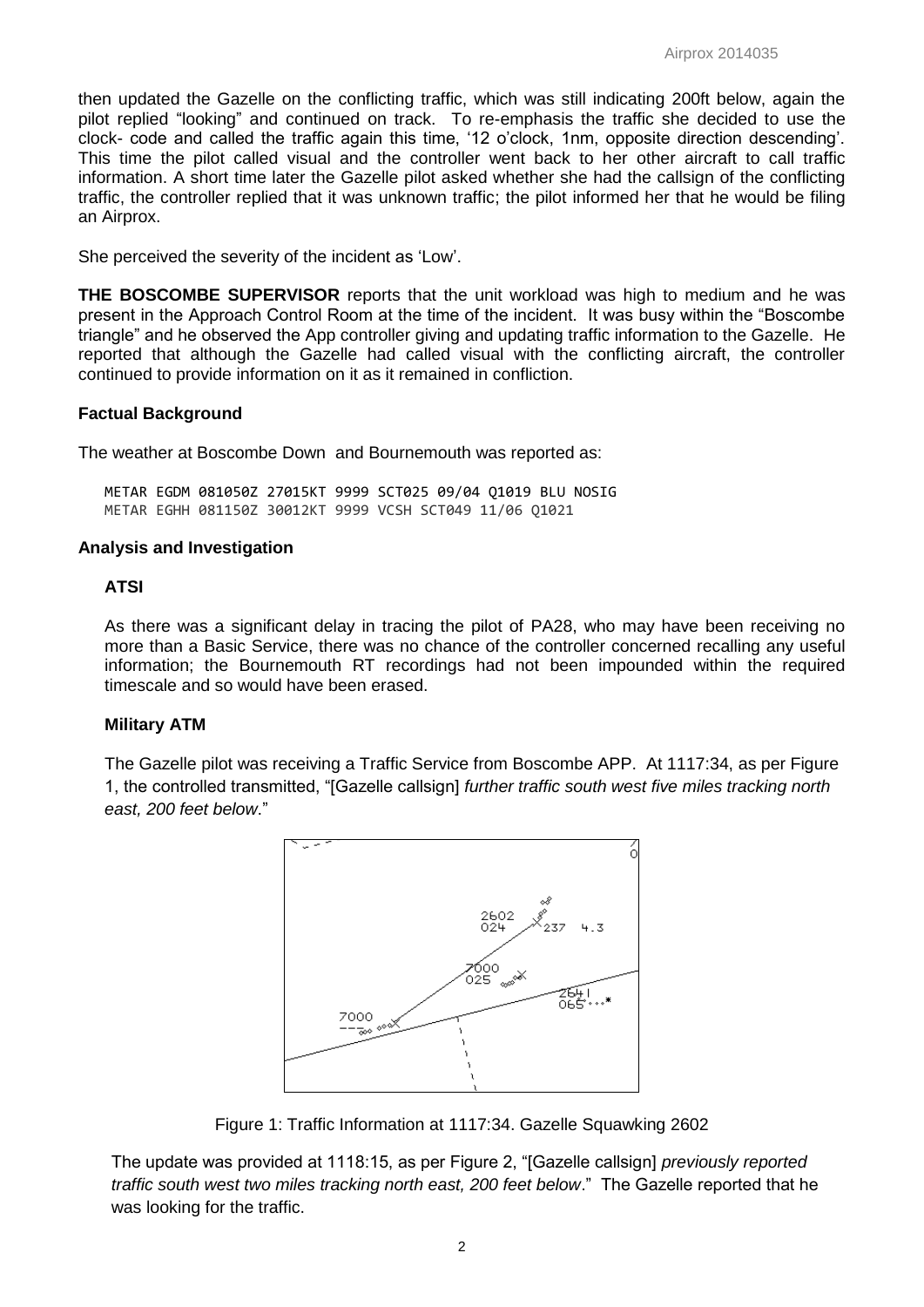

Figure 3: Traffic Information at 1118:15.

Although the 7000 squawk had dropped off the radar replay, the trail indicates the path of the other aircraft. Further Traffic Information, as per Figure 3, was reported at 1118:33 as, "[Gazelle callsign] *if steady 12 o'clock one mile opposite direction 200 feet below now descending*."



Figure 3: Traffic Information at 1118:33.

The Closest Point of Approach was estimated at 1118:39 because the 7000 squawk disappeared from the replay; the lateral separation was estimated as 0.3nm with no height information available. The controller provided accurate and timely Traffic Information and when she considered that the Gazelle was continuing into confliction, she changed her style of delivery to re-emphasise the immediate nature of the confliction. The test pilots on the Gazelle were seeking clearer airspace to allow the test point to continue. Despite the Traffic Information the Gazelle maintained a south westerly track taking them closer to confliction point; however, this action must be viewed in the context of the demanding nature of the tests and the high traffic density that limited routing options for the Gazelle. Prior to a 'heads down' test, the instructor used the Traffic Information to scan and this allowed visual acquisition of the conflictor.

The Gazelle is not fitted with an Airborne Collision Avoidance System but the crew picked an appropriate Type of Service for the conditions and this acted as an effective barrier. The Traffic Service was supplemented by an effective lookout that enabled avoiding action to be taken.

# **UKAB Secretariat**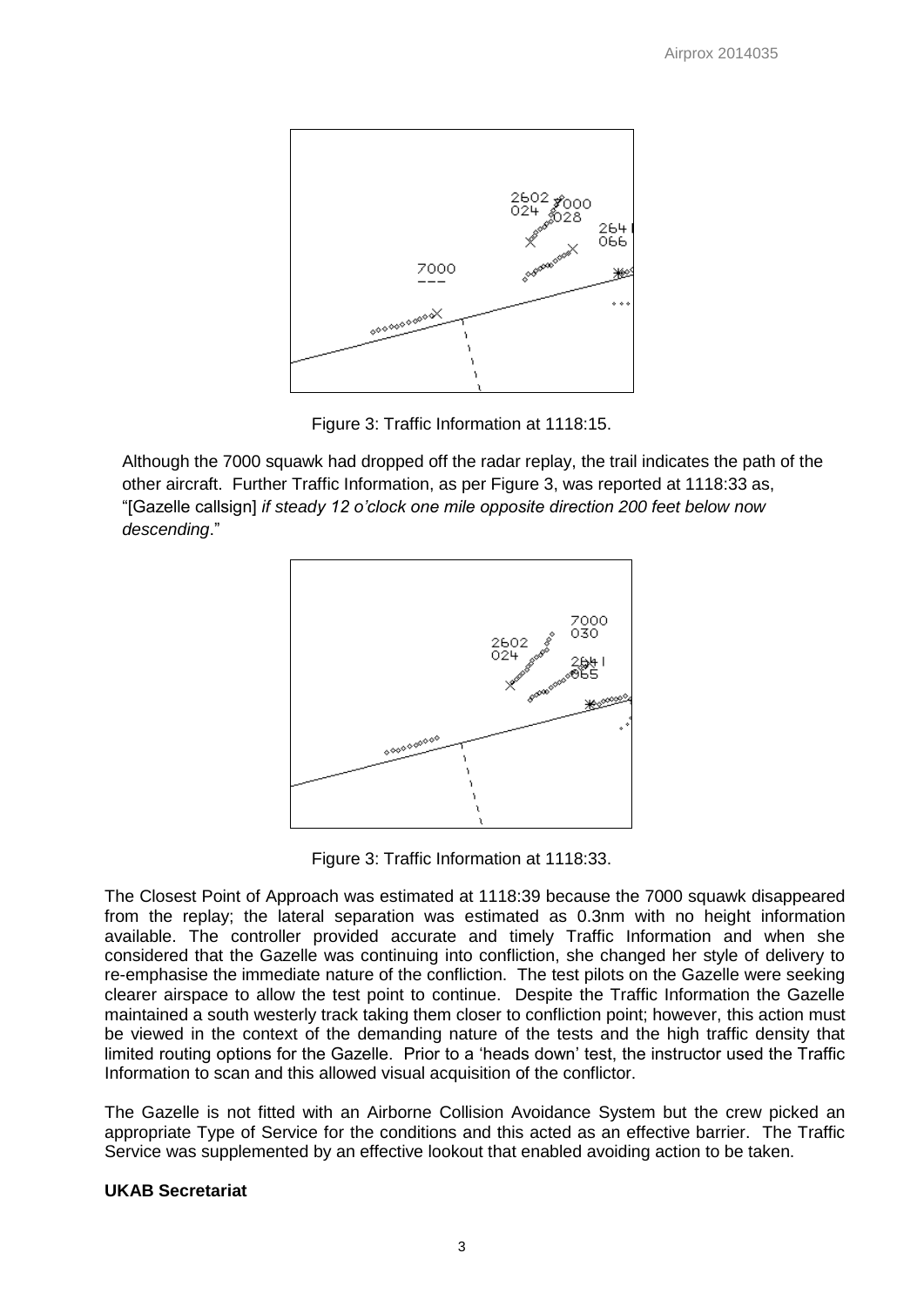Initially, because the PA28 faded from radar, the pilot could not be traced, however, after some "cold-calling" the Radar Analysis Cell did manage to trace him. Unfortunately, it was too late for the pilot to remember any details; however, he did check his flight against the Bournemouth radar as seen on web-trak and provided the UKAB with a copy. This picture shows that the two aircraft both avoid to the right, implying that, although he did not recollect doing so due to the tracing delay, the PA28 pilot probably did see the other aircraft and adjusted his flight accordingly. This data is not normally used by the UKAB and cannot be verified for accuracy.

Both pilots were equally responsible for collision avoidance and for not flying into such proximity as to create a danger of collision<sup>1</sup>. The geometry was 'head-on' and, if the pilots were aware of the other aircraft, they were both required to alter their courses to the right. $^2$ 

### **Comments**

### **HQ Air Command**

The Gazelle crew successfully assimilated the TI being provided and apportioned appropriate priority to lookout. The Boscombe Approach controller is to be commended for managing a busy situation and adjusting the style of TI in order to emphasise the perceived risk to the Gazelle. The only questionable element is the decision by the Gazelle captain to maintain heading despite being aware of conflicting traffic ahead, though this must be taken into context with the busy airspace in the area and the fact that there were multiple TI broadcasts from Boscombe.

### **Summary**

An Airprox was reported at 1118 on 8<sup>th</sup> April 2014 between a Gazelle and a PA28. The Gazelle was receiving a Traffic Service from Boscombe ATC and Traffic Information was passed on 3 occasions. The PA28 was receiving a Basic Service from Bournemouth and had no recollection of the incident.

# **PART B: SUMMARY OF THE BOARD'S DISCUSSIONS**

Information available included reports from the pilots of both ac, transcripts of the relevant RT frequencies, radar photographs/video recordings, reports from the air traffic controllers involved and reports from the appropriate ATC and operating authorities.

The Board commended the actions of the App controller who gave Traffic Information to the Gazelle pilot twice before then changing the style of delivery in order to highlight the risk. In discussing the actions of the Gazelle pilot, the Board noted that he was given Traffic Information on the same bearing three times whilst maintaining track before he saw the other aircraft. They opined that he might have been better served by altering his course earlier, but recognised that there may have been other constraints on his actions. That being said, the Board highlighted that this was not the only Airprox in recent months where pilots had not reacted to multiple Traffic Information calls to the detriment of flight safety.

In turning to the PA28 pilot, the Board were very grateful for his report and regretted the late notification due to tracing difficulties. Although he couldn't remember the incident specifically, the Board thought that he probably had seen the Gazelle given that his radar track indicates a turn at the approximate point of CPA; however, the reported separation by the Gazelle pilot would indicate that any such action by the PA28 pilot was probably relatively late.

The Board decided that the cause of the incident was a late sighting by both pilots, but felt that a contributory cause was that the Gazelle pilot did not change his track despite the Traffic Information

 $\overline{\phantom{a}}$ 

Rules of the Air 2007 (as amended), Rule 8 (Avoiding aerial collisions).

 $2$  ibid., Rule 10 (Approaching head-on).